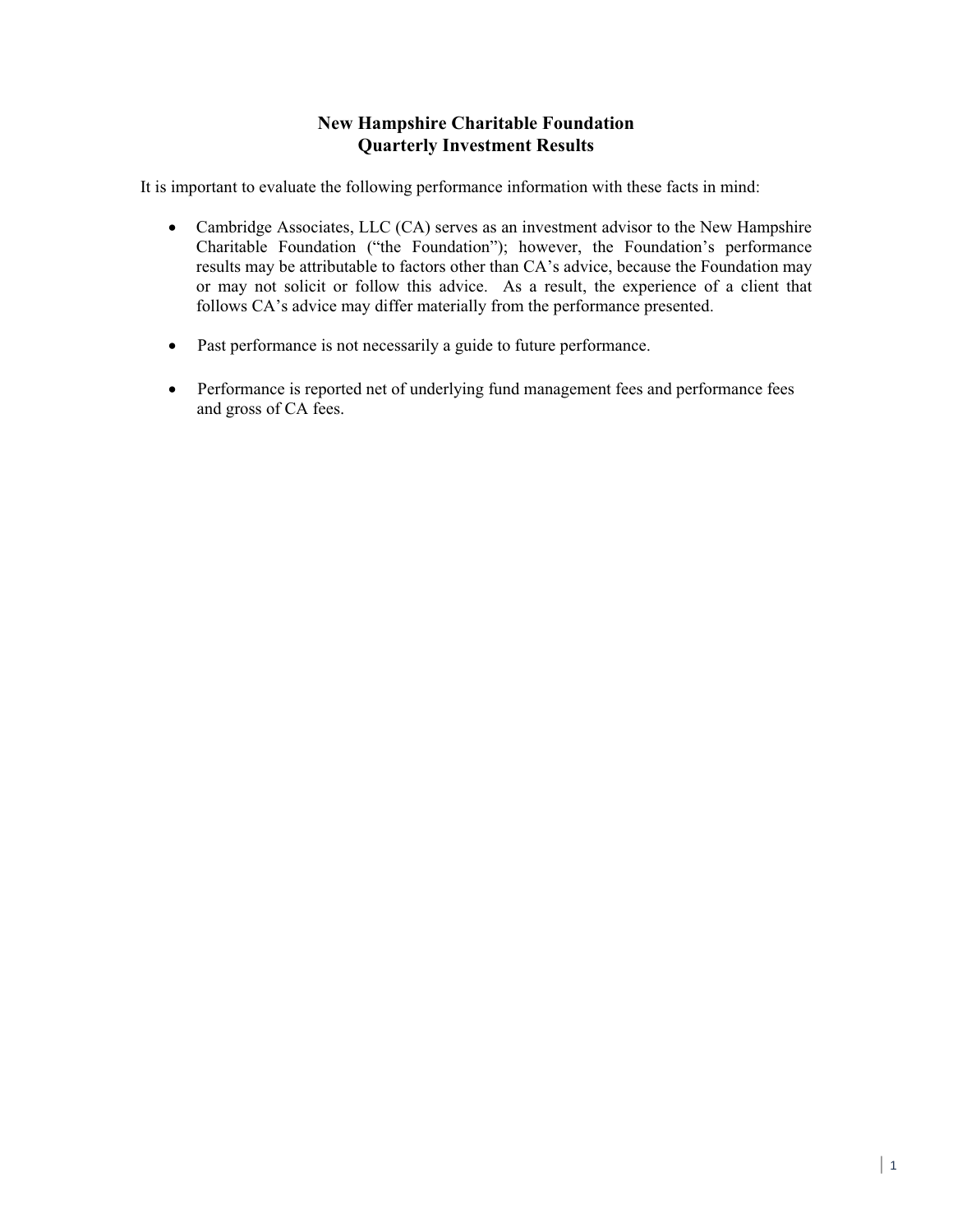May 19, 2022

#### PERFORMANCE UPDATE (as of March 31, 2022)\*

|                                      | Q1     | 1 YR   | 3 YR | 5 YR | 10 YR | Since Inception* |
|--------------------------------------|--------|--------|------|------|-------|------------------|
| <b>NHCF Portfolio Total Assets</b>   | $-4.8$ | 6.7    | 12.1 | 9.5  | 8.1   | 7.7              |
| Policy Benchmark                     | $-3.8$ | 5.5    | 10.8 | 9.5  | 8.0   | 7.8              |
| 70% MSCI ACWI / 30% BBG Barclays Agg | $-5.5$ | 3.8    | 10.3 | 9.0  | 7.8   | 7.1              |
| MSCI All Country World Index         | $-5.4$ | 7.3    | 13.8 | 11.6 | 10.0  | 7.7              |
| BBG Barclays Aggregate Bond Index    | $-5.9$ | $-4.2$ | 1.7  | 2.1  | 2.2   | 5.0              |

#### FIRST QUARTER 2022 ASSESSMENT:

■ The portfolio underperformed the policy benchmark for the quarter as markets experienced volatility to start the year. Underperformance was largely driven by public equity, which detracted ~290 bps of value over MSCI ACWI. Performance from the US equity portfolio (-8.9% vs. -5.3% for the Russell 3000), Developed ex U.S. portfolio (-8.6% vs. -5.9% for the MSCI EAFE) and the global equity portfolio (-10.1% vs. -5.4% for the MSCI ACWI Index) detracted on <sup>a</sup> relative basis. These returns do not include performance for private investments, which will repor<sup>t</sup> results over the next several weeks as is typical.\*

#### TRAILING 1-YEAR ASSESSMENT:

■ NHCF (+6.7%) outperformed the policy benchmark (+5.5%) for the trailing 1-year (with private investments held at 0% from January 1, <sup>2022</sup> – March 31, 2022). The private equity portfolio (+30.9%) drove performance on <sup>a</sup> relative and absolute basis, outperforming the private equity benchmark by  $+17.5\%$ .

\*NHCF's performance assumes a 0% return from January 1, 2022 – March 31, 2022 for Private Investments, which represented an estimated 23.1% of the NHCF portfolio value as of March 31, 2022. Private Investment returns are reported on a quarter lag relative to the marketable portfolio (e.g., upon completion of the Q1 2022 performance report, the private investment portfolio will have been marked through 12/31/21).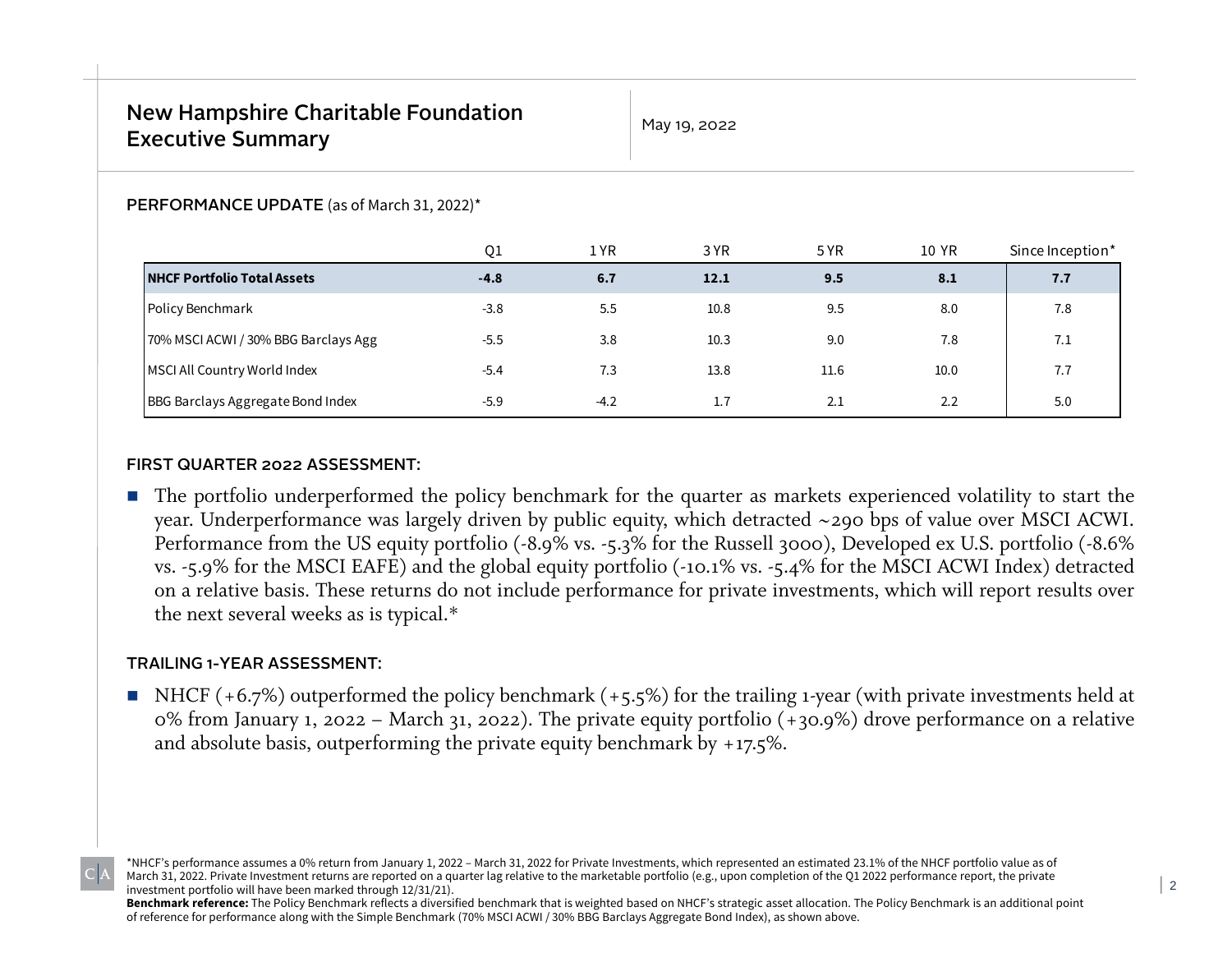### NEW HAMPSHIRE CHARITABLE FOUNDATION LONG-TERM POOL

ASSET CLASS PERFORMANCE

**COMPOSITE (INCEPTION DATE) MV (\$M) % OF PORTFOLIOQUARTER TO TRAILING 1-DATECUMULATIVE ANNUALIZED ANNUALIZED ANNUALIZED YEARTRAILING3-YEARSTRAILING5-YEARSSINCE INCEPTIONMarketable Equity (1/1/95) \$388.0 46.4% -8.3 1.1 11.5 9.7 7.8** Public Equity Benchmark (12/31/94) 6.3 12.8 11.0 8.4 Value Added -2.9 -5.2 -1.3 -1.4 -0.5 **Global Equity (7/15/20) \$58.0 6.9% -10.1 -1.2 --- --- 11.7** MSCI All Country World Index (Net) (7/15/20) -5.4 7.3 --- --- 18.0 Value Added -4.8 -8.5 --- --- -6.3 **U.S. Equity (6/30/96) \$166.8 19.9% -8.9 6.3 18.7 15.6 9.4** Russell 3000® Index (6/30/96) -5.3 11.9 18.2 15.4 9.7 Value Addedd -3.7 -5.6 0.4 0.2 -0.3 **Developed ex U.S. Equity (1/1/95) \$113.8 13.6% -8.6 -4.0 8.0 6.5 6.2** MSCI EAFE Index (Net) (12/31/94) 6.7 5.2 Value Added -2.7 -5.2 0.2 -0.2 1.0 **Emerging Markets Equity (2/1/04) \$49.4 5.9% -2.6 -1.4 4.4 4.2 8.3** MSCI Emerging Markets Index (Net) (2/1/04)  $7.7$  -7.0  $-11.4$   $4.9$   $6.0$   $7.7$ Value Added 4.3 10.0 -0.5 -1.8 0.6 **Private Investments (2/14/01) \$205.9 24.6% --- 30.9 26.8 20.3 12.3 Private Investments ex. Impact Investing Pool (2/14/01) \$195.9 23.4% --- 32.3 28.0 21.1 12.5 Impact Investing Pool (11/15/16) \$10.0 1.2% --- 7.5 7.8 6.9 6.5 Marketable Alternatives (9/30/03) \$124.0 14.8% -1.1 0.9 5.4 4.4 5.6** HFRI Fund of Funds Diversified Index (9/30/03) -1.5 2.5 6.2 4.8 3.7 Value Added 0.4 -1.6 -0.8 -0.4 2.0 **Fixed Income & Cash (6/1/95) \$119.2 14.2% -4.6 -3.0 0.7 1.0 4.9** Fixed Income & Cash Benchmark (5/31/95)  $4.7$   $4.7$   $4.7$   $4.7$   $4.7$   $4.7$   $4.7$   $4.7$ Value Added 1.4 1.2 -1.0 -1.2 0.2 **Total Assets (6/30/94) \$837.1 100.0% -4.8 6.7 12.1 9.5 7.7** 70% MSCI ACWI /30% BBG Agg Index (6/30/94)  $\overline{7.1}$  -5.5  $\overline{3.8}$  10.3 9.0 7.1 Value Added 0.7 2.9 1.8 0.5 0.6 NHCF Policy Benchmark (6/30/94)  $7.8$  3.8  $5.5$  10.8  $9.5$  7.8 Value Addedd and the contract of  $1.0$  and  $1.2$  and  $1.3$  and  $0.0$  and  $-0.1$ Dynamic Benchmark (6/30/94) 6.1 (6/30/94) -3.5 5.2 10.5 9.1 7.6 Value Addedd and the contract of  $-1.2$  and  $1.5$  and  $1.6$  and  $0.4$  and  $0.1$ 

Note: Private Investments are reported on a quarter lag. Market value and performance are as of 12/31/2021, updated with capital calls and distributions through 3/31/2022.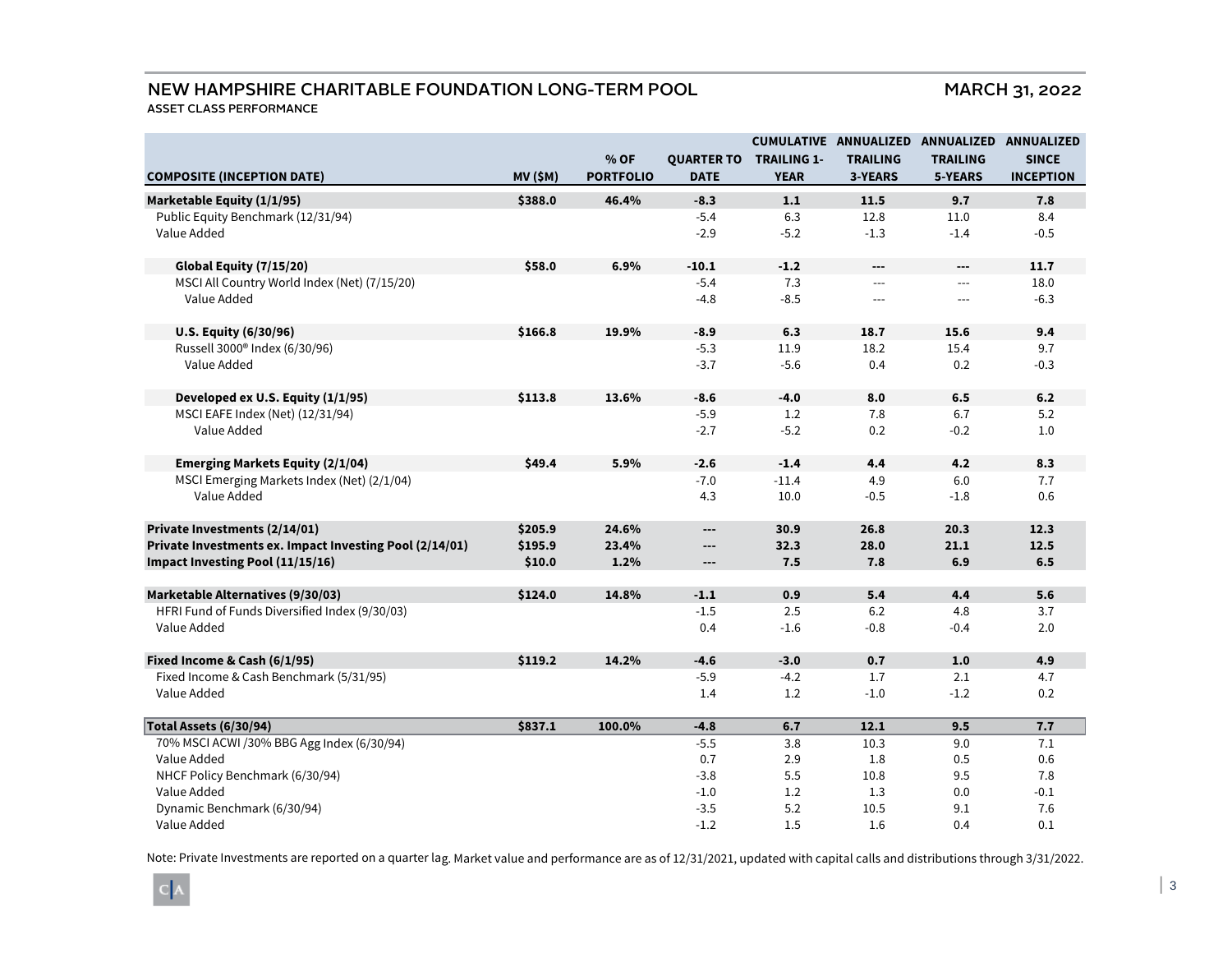# New Hampshire Charitable Foundation Policy Benchmark

 $|C|A$ 

| Start | End |                                                                                                                                                                                                                                                               | Start    | End |                                                                                                                                                                                                                                                                             |
|-------|-----|---------------------------------------------------------------------------------------------------------------------------------------------------------------------------------------------------------------------------------------------------------------|----------|-----|-----------------------------------------------------------------------------------------------------------------------------------------------------------------------------------------------------------------------------------------------------------------------------|
|       |     | 1/1/2010 3/31/2011 21% Russell 3000<br>21% MSCIACWI ex US (N)<br>21% HFRI Funds of Funds Composite Index<br>796 Marketable Real Assets Benchmark<br>3% Private Real Assets Benchmark<br>12% S&P 500 + 2%<br>10% Barclays Aggregate Bond Index<br>5% Citi WGB  |          |     | 4/1/2016 6/30/2018 19.0% Russell 3000<br>14.0% MSCI EAFE (N)<br>8.0% MSCIEM (N)<br>24.0% HFRI Fund of Funds Diversified Index<br>5.6% Marketable Real Assets Benchmark<br>2.4% Private Real Assets Benchmark<br>15.0% S&P 500 + 3%<br>12.0% BBG Barclays Agg                |
|       |     | 4/1/2011 3/31/2012 21% Russell 3000<br>21% MSCIACWI ex US (N)<br>21% HFRI Funds of Funds Composite Index<br>796 Marketable Real Assets Benchmark<br>3% Private Real Assets Benchmark<br>12% S&P 500 + 2%<br>10% BBG Barclays Agg<br>5% Citi WGBI              |          |     | 7/1/2018 11/30/2018 18.0% Russell 3000<br>16.0% MSCI EAFE (N)<br>11.0% MSCI EM (N)<br>20.0% HFRI Fund of Funds Diversified Index<br>3.0% Real Assets/Inflation Hedging Benchmark<br>20.0% S&P 500 + 3%<br>12.0% BBG Barclays Agg<br>12/1/2018 12/31/2019 18.0% Russell 3000 |
|       |     | 4/1/2012 6/30/2014 19% Russell 3000<br>21% MSCI ACWI ex US (N)<br>21% HFRI Fund of Funds Composite Index<br>8% Marketable Real Assets Benchmark<br>4% Private Real Assets Benchmark<br>13% S&P 500 + 2%                                                       |          |     | 16.0% MSCI EAFE (N)<br>11.0% MSCI EM (N)<br>20.0% HFRI Fund of Funds Diversified Index<br>3.0% Real Assets/Inflation Hedging Benchmark<br>20.0% MSCI ACWI<br>12.0% BBG Barclays Agg                                                                                         |
|       |     | 9% BBG Barclays Agg<br>5% Citi WGBI<br>7/1/2014 12/31/2015 19.0% Russell 3000<br>13.0% MSCI EAFE (N)<br>8.0% MSCI EM (N)<br>21.0% HFRI Fund of Funds Diversified Index<br>8.4% Marketable Real Assets Benchmark                                               |          |     | 1/1/2020 6/30/2021 20.0% Russell 3000<br>17.0% MSCI EAFE (N)<br>11.0% MSCI EM (N)<br>20.0% HFRI Fund of Funds Diversified Index<br>20.0% MSCI ACWI<br>12.0% BBG Barclays Agg                                                                                                |
|       |     | 3.6% Private Real Assets Benchmark<br>13.0% S&P 500 + 3%<br>14.0% BBG Barclays Agg                                                                                                                                                                            |          |     | 7/1/2021 2/28/2022 48.0% MSCI ACWI (N)<br>20.0% HFRI Fund of Funds Diversified Index<br>20.0% MSCI ACWI (N)<br>12.0% BBG Agg Bond Index                                                                                                                                     |
|       |     | 1/1/2016 3/31/2016 19.0% Russell 3000<br>13.0% MSCI EAFE (N)<br>8.0% MSCI EM (N)<br>21.0% HFRI Fund of Funds Diversified Index<br>8.4% Marketable Real Assets Benchmark<br>3.6% Private Real Assets Benchmark<br>13.0% S&P 500 + 3%<br>14.0% BBG Barclays Agg | 3/1/2022 |     | Present 45.0% MSCI ACWI (N)<br>15.0% HFRI Fund of Funds Diversified Index<br>25.0% MSCI ACWI (N)<br>15.0% BBG Agg Bond Index                                                                                                                                                |